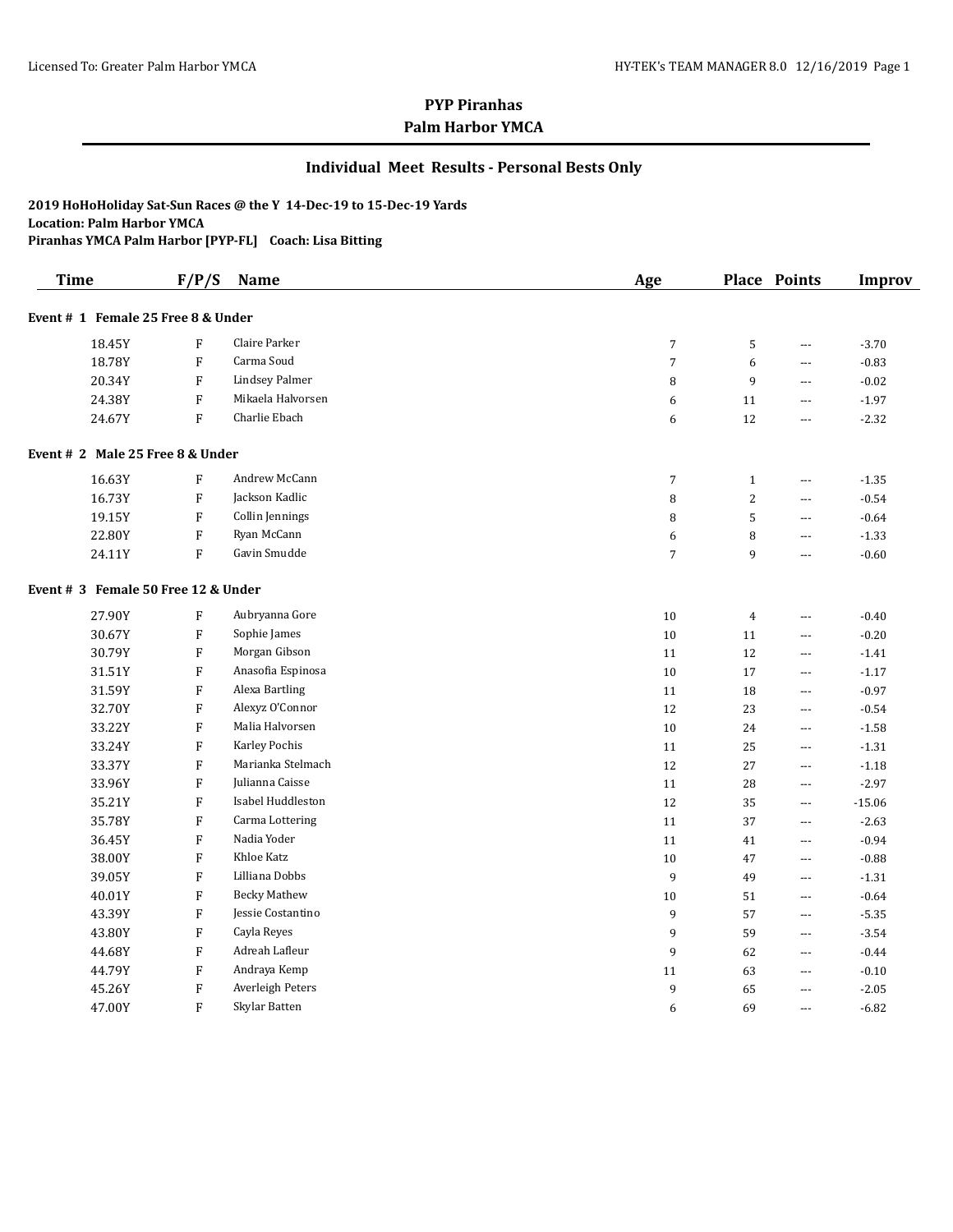### **Individual Meet Results - Personal Bests Only**

| <b>Time</b>                       | F/P/S                     | Name                  | Age    |    | Place Points             | <b>Improv</b>        |
|-----------------------------------|---------------------------|-----------------------|--------|----|--------------------------|----------------------|
| Event # 4 Male 50 Free 12 & Under |                           |                       |        |    |                          |                      |
| 32.81Y                            | F                         | Dorian Uruci          | 12     | 19 | ---                      | $-1.71$              |
| 34.20Y                            | $\boldsymbol{\mathrm{F}}$ | Nick Schenk           | 10     | 25 | ---                      | $-1.62$              |
| 34.88Y                            | F                         | <b>Cameron Meslin</b> | 12     | 30 | ---                      | $-29.93$             |
| 35.73Y                            | F                         | <b>Blake Schmidt</b>  | 11     | 31 | ---                      | $\ldots$             |
| 37.16Y                            | F                         | Gabe Fogarty          | 11     | 37 | ---                      | $-3.85$              |
| 37.62Y                            | F                         | Paul Swietlik         | 10     | 40 | ---                      | $-1.26$              |
| 40.70Y                            | $\boldsymbol{\mathrm{F}}$ | Sebastian Guillen     | 12     | 46 | ---                      | $-3.85$              |
| 46.64Y                            | $\boldsymbol{\mathrm{F}}$ | Raymond Costantino    | 10     | 50 | ---                      | $-0.47$              |
| Event # 5 Female 50 Free Open     |                           |                       |        |    |                          |                      |
| 26.81Y                            | F                         | Alexis Bowen          | 15     | 5  | ---                      | $-0.12$              |
| 28.96Y                            | F                         | Ella Engle            | $14\,$ | 30 | ---                      | $-1.04$              |
| 29.85Y                            | F                         | Ellagrace Galioto     | 10     | 39 | ---                      | $-0.59$              |
| 30.05Y                            | F                         | Delaney Costello      | 14     | 40 | ---                      | $\scriptstyle\cdots$ |
| 30.46Y                            | F                         | Karalyn Piehl         | 16     | 46 | ---                      | $-0.35$              |
| 30.83Y                            | F                         | Kalina Suminski       | 15     | 47 | ---                      | $-0.20$              |
| 31.95Y                            | F                         | Allison Amaral        | 16     | 54 | ---                      | $-1.60$              |
| 32.14Y                            | F                         | Taylor Sanford        | 16     | 55 | ---                      | $-5.88$              |
| 32.28Y                            | F                         | Hannah Phelps         | 14     | 58 | ---                      | $-10.59$             |
| 32.38Y                            | F                         | Sabrina O'Grady       | 14     | 60 | ---                      | $-0.07$              |
| 32.72Y                            | F                         | Samantha Knight       | 14     | 64 | ---                      | $-1.55$              |
| 33.09Y                            | F                         | <b>Bailey Stamey</b>  | 16     | 66 | ---                      | $-0.02$              |
| 33.91Y                            | F                         | Elizabeth Cole        | 13     | 71 | ---                      | $-0.43$              |
| 34.25Y                            | $\boldsymbol{\mathrm{F}}$ | Kili Pickford         | 16     | 72 | ---                      | $-0.62$              |
| 34.58Y                            | F                         | Aoife Peterson        | 14     | 73 | $\overline{\phantom{a}}$ | $-1.64$              |
| 46.32Y                            | F                         | <b>Bree Stotts</b>    | 14     | 78 | ---                      | $-2.15$              |
| Event # 6 Male 50 Free Open       |                           |                       |        |    |                          |                      |
| 25.45Y                            | F                         | <b>Tyler Robbins</b>  | 14     | 24 | ---                      | $-0.29$              |
| 25.54Y                            | $\boldsymbol{\mathrm{F}}$ | Harrison O'Grady      | 17     | 25 | $\overline{\phantom{a}}$ | $-0.60$              |
| 25.57Y                            | $\boldsymbol{\mathrm{F}}$ | Arthur Safiulin       | 17     | 27 | $\overline{\phantom{a}}$ | $-0.18$              |
| 26.61Y                            | $\boldsymbol{\mathrm{F}}$ | Mack Mekler           | 16     | 39 | ---                      | $-0.56$              |
| 26.63Y                            | $\boldsymbol{\mathrm{F}}$ | Robert Safiulin       | 17     | 40 | $\overline{\phantom{a}}$ | $-0.53$              |
| 26.70Y                            | F                         | Adrien Steiger        | $13\,$ | 41 |                          | $-0.65$              |
| 27.07Y                            | F                         | Erdene Chimidkhorloo  | 15     | 45 | $\scriptstyle\cdots$     | $-0.66$              |
| 27.21Y                            | $\boldsymbol{\mathrm{F}}$ | Connor Meslin         | $15\,$ | 47 | $\scriptstyle\cdots$     | $-1.19$              |
| 28.65Y                            | F                         | Jacob Nguyen          | 13     | 60 | ---                      | $-1.56$              |
| 29.01Y                            | $\boldsymbol{\mathrm{F}}$ | Calvin Parker         | 13     | 63 | ---                      | $-0.49$              |
| 29.12Y                            | F                         | Jacob Costantino      | 16     | 65 | ---                      | $-0.05$              |
| 29.33Y                            | $\boldsymbol{\mathrm{F}}$ | Wesley Geier          | 16     | 66 | ---                      | $-4.68$              |
| 30.55Y                            | $\, {\bf F}$              | Cameron Lobo          | 15     | 70 | $\scriptstyle\cdots$     | $-1.23$              |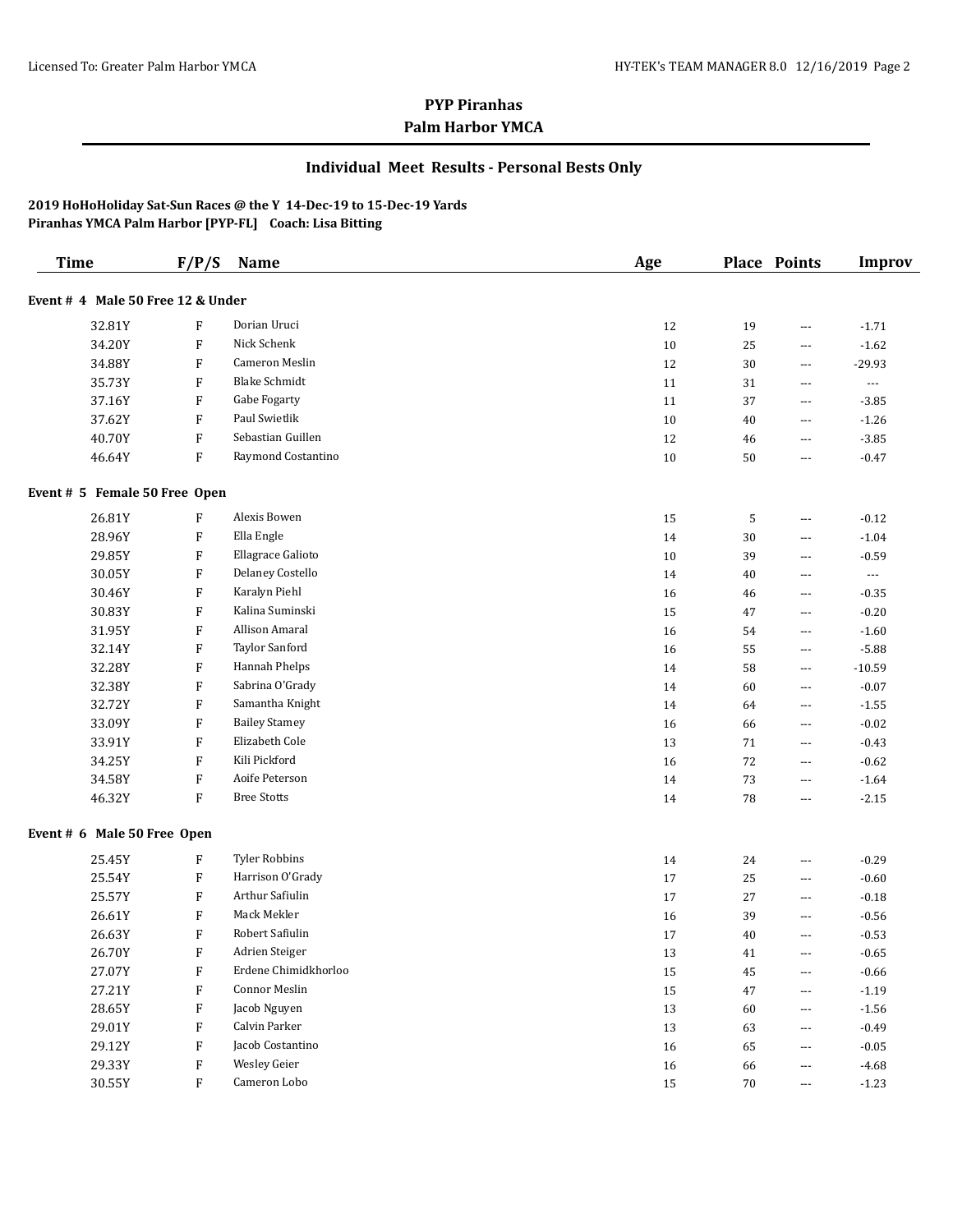### **Individual Meet Results - Personal Bests Only**

| <b>Time</b>                        | F/P/S                     | Name              | Age            |                | <b>Place Points</b> | <b>Improv</b>            |
|------------------------------------|---------------------------|-------------------|----------------|----------------|---------------------|--------------------------|
| Event #11 Female 25 Fly 8 & Under  |                           |                   |                |                |                     |                          |
| 19.57Y                             | $\rm F$                   | Claire Parker     | $\sqrt{7}$     | $\overline{2}$ | ---                 | $-1.24$                  |
| 23.53Y                             | $\rm F$                   | Camila Espinosa   | 8              | $\sqrt{5}$     | ---                 | $-5.65$                  |
| 23.76Y                             | $\rm F$                   | Carma Soud        | $\overline{7}$ | 6              | ---                 | $-0.72$                  |
| Event #12 Male 25 Fly 8 & Under    |                           |                   |                |                |                     |                          |
| 20.42Y                             | $\rm F$                   | Andrew McCann     | $\overline{7}$ | $\mathbf{1}$   | ---                 | $-9.18$                  |
| 21.64Y                             | $\boldsymbol{\mathrm{F}}$ | Jackson Kadlic    | 8              | 2              | ---                 | $-0.77$                  |
| 28.67Y                             | F                         | Skyler Sparks     | 8              | 5              | ---                 | ---                      |
| 29.08Y                             | $\boldsymbol{\mathrm{F}}$ | Ryan McCann       | 6              | 6              | ---                 | $-3.28$                  |
| Event #13 Female 50 Fly 12 & Under |                           |                   |                |                |                     |                          |
| 31.18Y                             | $\boldsymbol{\mathrm{F}}$ | Aubryanna Gore    | 10             | 3              | ---                 | $-0.93$                  |
| 36.17Y                             | ${\bf F}$                 | Sophie James      | 10             | 9              | ---                 | $-0.12$                  |
| 38.43Y                             | $\boldsymbol{\mathrm{F}}$ | Anasofia Espinosa | 10             | 15             | ---                 | $-4.45$                  |
| 39.66Y                             | $\rm F$                   | Malia Halvorsen   | 10             | 19             | ---                 | $-0.47$                  |
| 41.13Y                             | F                         | Alexyz O'Connor   | 12             | 24             | ---                 | $-10.12$                 |
| 43.87Y                             | $\rm F$                   | Nadia Yoder       | 11             | 29             | ---                 | $-3.25$                  |
| 46.87Y                             | $\boldsymbol{\mathrm{F}}$ | Lilliana Dobbs    | 9              | 32             | ---                 | $-11.52$                 |
| 57.33Y                             | $\rm F$                   | Milla Piatt       | 10             | 43             | ---                 | $-2.30$                  |
| 1:02.94Y                           | $\boldsymbol{\mathrm{F}}$ | Jessie Costantino | 9              | 47             | $\overline{a}$      | $\overline{a}$           |
| 1:03.68Y                           | ${\bf F}$                 | Cayla Reyes       | 9              | 48             | ---                 | $-17.10$                 |
| 1:11.64Y                           | $\rm F$                   | Audry Cole        | 9              | 50             | ---                 | $-4.85$                  |
| Event #14 Male 50 Fly 12 & Under   |                           |                   |                |                |                     |                          |
| 32.89Y                             | $\boldsymbol{\mathrm{F}}$ | Peter Wendol      | 12             | 5              | ---                 | $-2.34$                  |
| 40.39Y                             | $\rm F$                   | Dorian Uruci      | 12             | 17             | ---                 | $-2.80$                  |
| 42.43Y                             | $\boldsymbol{\mathrm{F}}$ | Nick Schenk       | 10             | 22             | $---$               | $-0.32$                  |
| 48.65Y                             | $\rm F$                   | Gabe Fogarty      | 11             | 28             | ---                 | $-5.04$                  |
| 51.36Y                             | ${\bf F}$                 | Yahya Soud        | 9              | 32             | $\overline{a}$      | $-4.36$                  |
| 52.51Y                             | $\mathbf{F}$              | Paul Swietlik     | 10             | 36             | ---                 | $\overline{\phantom{a}}$ |
| Event #15 Female 100 Fly Open      |                           |                   |                |                |                     |                          |
| 1:09.40Y                           | $\boldsymbol{\mathrm{F}}$ | Isabela Chmara    | 16             | 11             | ---                 | $-0.45$                  |
| 1:12.28Y                           | ${\bf F}$                 | Maria Candelora   | 14             | 17             |                     | $-12.89$                 |
| 1:30.35Y                           | F                         | Allison Amaral    | 16             | 28             | ---                 | $-3.74$                  |
| 1:33.81Y                           | $\boldsymbol{\mathrm{F}}$ | Elizabeth Cole    | 13             | 30             | $---$               | $-7.88$                  |
| 1:43.40Y                           | $\rm F$                   | Karley Pochis     | 11             | 36             | ---                 | $-1.69$                  |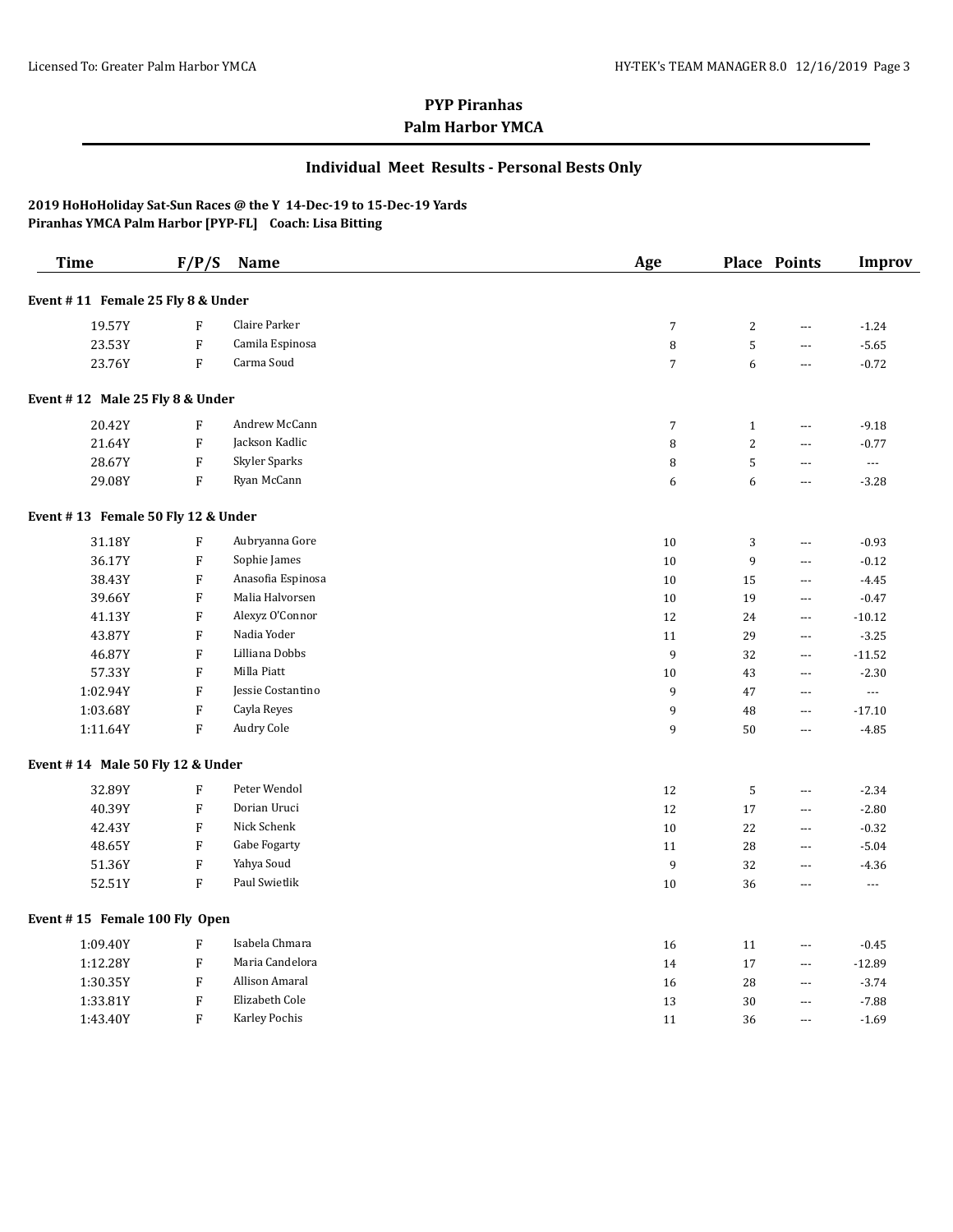### **Individual Meet Results - Personal Bests Only**

| <b>Time</b>                        | F/P/S                     | Name                 | Age              |                | <b>Place Points</b>      | <b>Improv</b>            |
|------------------------------------|---------------------------|----------------------|------------------|----------------|--------------------------|--------------------------|
| Event #16 Male 100 Fly Open        |                           |                      |                  |                |                          |                          |
| 1:08.68Y                           | $\mathbf{F}$              | Harrison O'Grady     | 17               | 18             | ---                      | $-4.14$                  |
| 1:12.10Y                           | $\mathbf{F}$              | <b>Tyler Robbins</b> | 14               | 28             | $---$                    | $-8.93$                  |
| 1:12.24Y                           | $\boldsymbol{\mathrm{F}}$ | Erdene Chimidkhorloo | 15               | 29             | $---$                    | $-6.19$                  |
| 1:20.57Y                           | $\boldsymbol{\mathrm{F}}$ | Jonathan Ling        | 14               | 38             | ---                      | $\overline{\phantom{a}}$ |
| 1:20.83Y                           | $\boldsymbol{\mathrm{F}}$ | Calvin Parker        | 13               | 39             | ---                      | $-0.66$                  |
| 1:26.74Y                           | $\boldsymbol{\mathrm{F}}$ | Hunter Yoder         | 12               | 42             | $\overline{\phantom{a}}$ | $-1.94$                  |
| 1:30.21Y                           | ${\bf F}$                 | Jayden Sajdak        | 14               | 43             | $\overline{\phantom{a}}$ | $-6.56$                  |
| 1:30.44Y                           | ${\bf F}$                 | Arion Uruci          | 13               | 44             | ---                      | $-19.03$                 |
| Event #17 Female 100 IM 8 & Under  |                           |                      |                  |                |                          |                          |
| 1:47.39Y                           | $\rm F$                   | Claire Parker        | $\sqrt{ }$       | 3              | ---                      | ---                      |
| 1:53.12Y                           | $\rm F$                   | Carma Soud           | $\overline{7}$   | 5              | ---                      | $-3.38$                  |
| Event #18 Male 100 IM 8 & Under    |                           |                      |                  |                |                          |                          |
| 1:34.02Y                           | $\rm F$                   | Dane Pearson         | 8                | $\mathbf{1}$   | $\overline{\phantom{a}}$ | $-1.84$                  |
| 1:34.13Y                           | ${\bf F}$                 | Jackson Kadlic       | 8                | $\overline{c}$ | $- - -$                  | $-1.90$                  |
| 1:46.10Y                           | $\rm F$                   | Oliver Smudde        | 8                | 3              | ---                      | $-16.93$                 |
| 2:12.15Y                           | $\mathbf{F}$              | Skyler Sparks        | 8                | 5              | $\overline{a}$           | $\overline{a}$           |
| Event #19 Female 100 IM 12 & Under |                           |                      |                  |                |                          |                          |
| 1:19.80Y                           | $\mathbf{F}$              | Morgan Gibson        | 11               | 6              | $\overline{\phantom{a}}$ | $-7.13$                  |
| 1:19.89Y                           | $\rm F$                   | Sophie James         | 10               | $\overline{7}$ | $\overline{a}$           | $\ldots$                 |
| 1:21.66Y                           | $\rm F$                   | Charlotte Ulewicz    | 11               | 9              | $\overline{\phantom{a}}$ | $-6.47$                  |
| 1:23.40Y                           | $\mathbf{F}$              | Alexa Bartling       | 11               | 12             | $---$                    | $-1.86$                  |
| 1:29.75Y                           | $\mathbf{F}$              | Malia Halvorsen      | 10               | 18             | $---$                    | $-3.86$                  |
| 1:30.41Y                           | $\mathbf{F}$              | Marianka Stelmach    | 12               | 19             | ---                      | $-1.05$                  |
| 1:41.79Y                           | $\rm F$                   | Lilliana Dobbs       | $\boldsymbol{9}$ | 28             | ---                      | $-2.47$                  |
| 1:42.44Y                           | $\rm F$                   | Julia Jones          | 11               | 29             | $\overline{\phantom{a}}$ | ---                      |
| 1:47.45Y                           | $\rm F$                   | Camila Espinosa      | 8                | 33             | $\overline{\phantom{a}}$ | $-37.61$                 |
| 2:02.17Y                           | ${\bf F}$                 | Cayla Reyes          | 9                | 36             | ---                      | $\overline{a}$           |
| 2:03.18Y                           | ${\bf F}$                 | Jael Pierre          | 11               | 37             | ---                      | $-16.00$                 |
| 2:11.47Y                           | $\mathbf{F}$              | Adreah Lafleur       | 9                | 38             | $---$                    | $\overline{a}$           |
| Event #20 Male 100 IM 12 & Under   |                           |                      |                  |                |                          |                          |
| 1:29.35Y                           | $\rm F$                   | Dorian Uruci         | 12               | 14             | ---                      | $\overline{\phantom{a}}$ |
| 1:29.61Y                           | $\rm F$                   | Nick Schenk          | 10               | 15             | $\overline{\phantom{a}}$ | $-2.41$                  |
| 1:43.47Y                           | ${\bf F}$                 | Paul Swietlik        | 10               | $27\,$         | $- - -$                  | $-0.49$                  |
| 1:47.76Y                           | $\rm F$                   | Gabe Fogarty         | 11               | 30             | $- - -$                  | $-4.94$                  |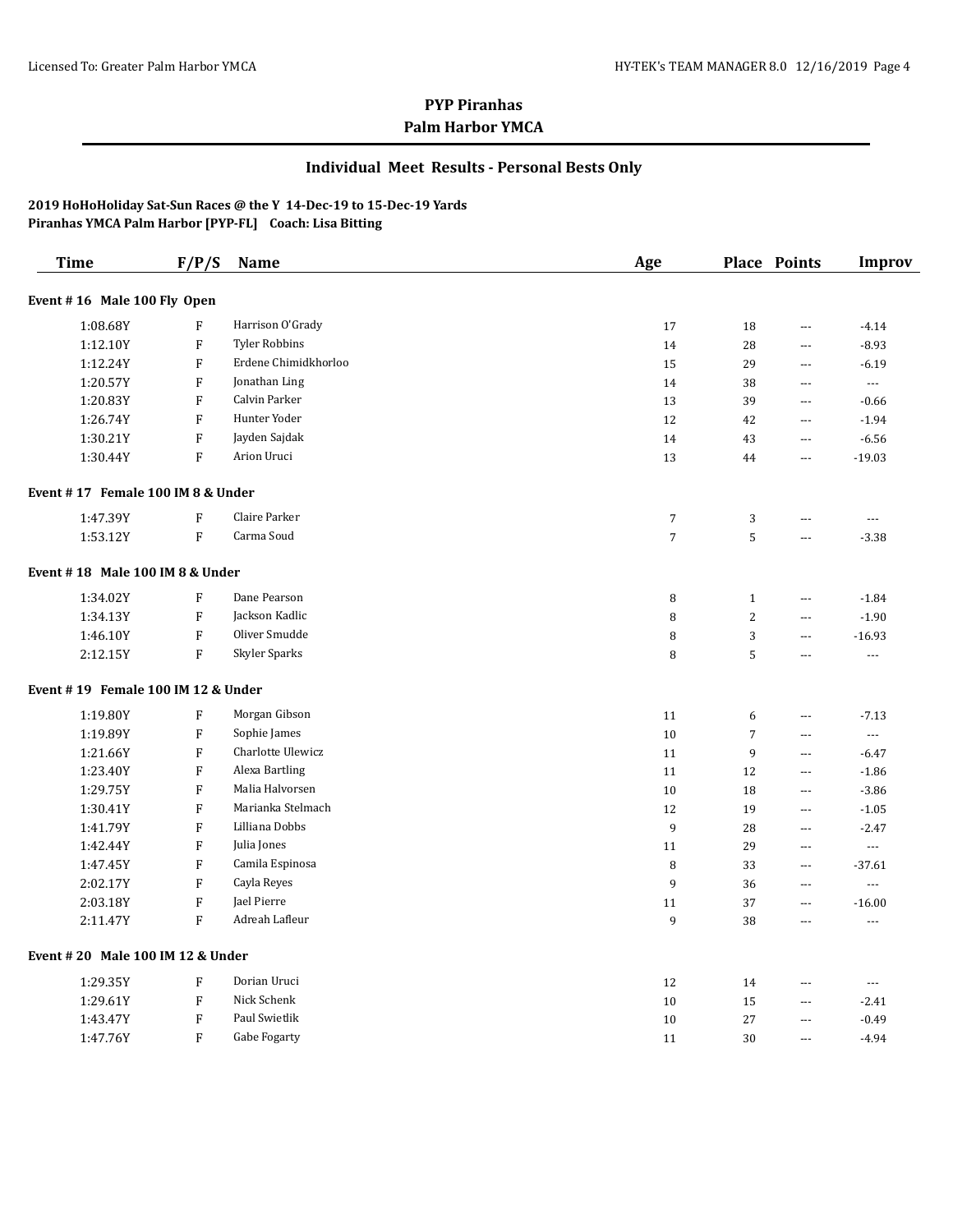### **Individual Meet Results - Personal Bests Only**

| <b>Time</b>                           | F/P/S                     | <b>Name</b>         | Age              |                | <b>Place Points</b>  | <b>Improv</b> |
|---------------------------------------|---------------------------|---------------------|------------------|----------------|----------------------|---------------|
| Event #21 Female 200 IM Open          |                           |                     |                  |                |                      |               |
| 2:51.35Y                              | F                         | Samantha Knight     | 14               | 15             | ---                  | $-1.37$       |
| 2:53.67Y                              | $\boldsymbol{\mathrm{F}}$ | Karalyn Piehl       | 16               | 16             | $---$                | $-4.45$       |
| 3:07.66Y                              | $\boldsymbol{\mathrm{F}}$ | Elizabeth Cole      | 13               | 23             | $---$                | $-2.76$       |
| 3:08.37Y                              | $\boldsymbol{\mathrm{F}}$ | Ellagrace Galioto   | 10               | 24             | $\cdots$             | $-13.36$      |
| 3:10.45Y                              | $\boldsymbol{\mathrm{F}}$ | Caitlyn Corwin      | 18               | 25             | ---                  | $-45.34$      |
| 3:11.05Y                              | $\boldsymbol{\mathrm{F}}$ | Taylor Sanford      | 16               | 26             | ---                  | $\cdots$      |
| 3:11.29Y                              | $\rm F$                   | Emma Caisse         | 13               | 27             | ---                  | $---$         |
| Event #22 Male 200 IM Open            |                           |                     |                  |                |                      |               |
| 2:09.78Y                              | F                         | Jacob Rubin         | 19               | 2              | ---                  | $-0.66$       |
| 2:27.99Y                              | $\boldsymbol{\mathrm{F}}$ | David Melnychuk     | 12               | 12             | $\scriptstyle\cdots$ | $-2.91$       |
| 2:29.92Y                              | $\boldsymbol{\mathrm{F}}$ | Sean Shanahan       | 14               | 17             | $\scriptstyle\cdots$ | $-5.76$       |
| 2:41.12Y                              | $\boldsymbol{\mathrm{F}}$ | Jonathan Ling       | 14               | 30             | $\cdots$             | $-4.07$       |
| 2:45.87Y                              | $\boldsymbol{\mathrm{F}}$ | Jacob Nguyen        | 13               | 34             | $\scriptstyle\cdots$ | $-7.13$       |
| 3:14.59Y                              | ${\bf F}$                 | Jayden Sajdak       | 14               | 39             | $\scriptstyle\cdots$ | $-6.73$       |
| Event #201 Female 50 Free 8 & Under   |                           |                     |                  |                |                      |               |
| 38.58Y                                | $\boldsymbol{\mathrm{F}}$ | Klondiana Uruci     | 8                | $\overline{c}$ | ---                  | $-9.80$       |
| 41.57Y                                | $\boldsymbol{\mathrm{F}}$ | Carma Soud          | $\overline{7}$   | $\overline{4}$ | ---                  | $-3.21$       |
| 46.17Y                                | $\boldsymbol{\mathrm{F}}$ | Asha Patel          | 8                | 6              | ---                  | $-4.94$       |
| 50.49Y                                | $\rm F$                   | Annabelle Galioto   | 8                | $\overline{7}$ | ---                  | $-5.99$       |
| 52.85Y                                | $\rm F$                   | Mikaela Halvorsen   | 6                | 8              | ---                  | $-11.71$      |
| Event #202 Male 50 Free 8 & Under     |                           |                     |                  |                |                      |               |
| 36.34Y                                | $\boldsymbol{\mathrm{F}}$ | Jackson Kadlic      | 8                | $\mathbf{1}$   | ---                  | $-3.35$       |
| Event #203 Female 100 Free 12 & Under |                           |                     |                  |                |                      |               |
| 1:03.07Y                              | $\boldsymbol{\mathrm{F}}$ | Aubryanna Gore      | 10               | 5              | ---                  | $-0.11$       |
| 1:08.42Y                              | $\boldsymbol{\mathrm{F}}$ | Anna Ling           | 11               | 13             | ---                  | $-5.05$       |
| 1:09.79Y                              | $\boldsymbol{\mathrm{F}}$ | Ashley Purcell      | 12               | 16             | ---                  | $-0.28$       |
| 1:10.75Y                              | $\boldsymbol{\mathrm{F}}$ | Alexa Bartling      | 11               | 17             | $\scriptstyle\cdots$ | $-0.77$       |
| 1:13.35Y                              | $\boldsymbol{\mathrm{F}}$ | Alexyz O'Connor     | $12\,$           | 18             | $\scriptstyle\cdots$ | $-2.03$       |
| 1:14.81Y                              | F                         | Anasofia Espinosa   | 10               | 22             | $\cdots$             | $-6.76$       |
| 1:15.68Y                              | $\boldsymbol{\mathrm{F}}$ | Malia Halvorsen     | $10\,$           | 26             | ---                  | $-1.98$       |
| 1:16.05Y                              | $\boldsymbol{\mathrm{F}}$ | Marianka Stelmach   | 12               | $27\,$         | ---                  | $-3.86$       |
| 1:23.22Y                              | $\boldsymbol{\mathrm{F}}$ | Carma Lottering     | 11               | 34             | ---                  | $-1.16$       |
| 1:25.48Y                              | $\boldsymbol{\mathrm{F}}$ | Julia Jones         | 11               | 35             | ---                  | $-3.36$       |
| 1:29.95Y                              | $\boldsymbol{\mathrm{F}}$ | <b>Becky Mathew</b> | $10\,$           | 39             | $\scriptstyle\cdots$ | $-3.02$       |
| 1:34.46Y                              | $\boldsymbol{\mathrm{F}}$ | Camila Espinosa     | 8                | 41             | ---                  | $-0.61$       |
| 1:42.32Y                              | $\boldsymbol{\mathrm{F}}$ | Isabella Arwood     | $11\,$           | 43             | $\scriptstyle\cdots$ | $-2.19$       |
| 1:44.77Y                              | $\boldsymbol{\mathrm{F}}$ | Skylar Batten       | $\boldsymbol{6}$ | 45             | ---                  | $-17.98$      |
| 1:45.76Y                              | $\boldsymbol{\mathrm{F}}$ | Jessie Costantino   | 9                | $\sqrt{46}$    | ---                  | $-8.87$       |
| 2:01.61Y                              | $\rm F$                   | Audry Cole          | 9                | 51             | ---                  | $-8.70$       |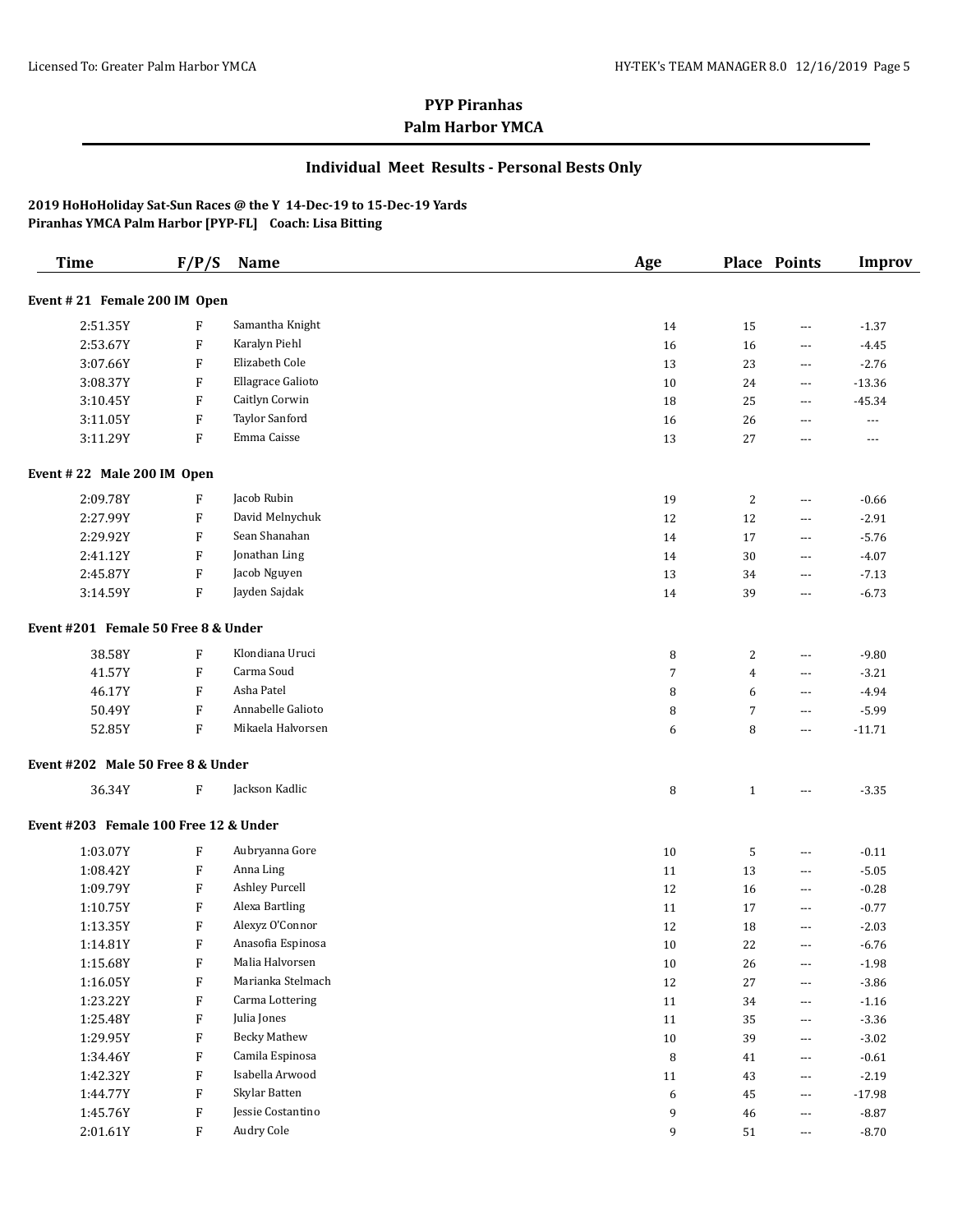### **Individual Meet Results - Personal Bests Only**

| <b>Time</b>                         | F/P/S                     | <b>Name</b>                                                       | Age |                | Place Points             | <b>Improv</b>            |
|-------------------------------------|---------------------------|-------------------------------------------------------------------|-----|----------------|--------------------------|--------------------------|
| Event #204 Male 100 Free 12 & Under |                           |                                                                   |     |                |                          |                          |
| 59.84Y                              | F                         | Peter Wendol                                                      | 12  | $\overline{2}$ | ---                      | $-0.09$                  |
| 1:14.30Y                            | ${\bf F}$                 | Dorian Uruci                                                      | 12  | 13             | ---                      | $-7.01$                  |
| 1:14.61Y                            | F                         | Jackson Smudde                                                    | 10  | 14             | ---                      | $-3.55$                  |
| 1:23.37Y                            | ${\bf F}$                 | Mason Primeau                                                     | 10  | 24             | ---                      | $-5.41$                  |
| 1:29.93Y                            | F                         | Gabe Fogarty                                                      | 11  | 32             | ---                      | $-2.09$                  |
| 1:50.09Y                            | F                         | Raymond Costantino                                                | 10  | 37             | $\overline{a}$           | $-0.18$                  |
| 1:57.14Y                            | F                         | Kalyan Baker                                                      | 11  | 39             | $\overline{a}$           | $-4.12$                  |
| Event #205 Female 100 Free Open     |                           |                                                                   |     |                |                          |                          |
| 1:02.74Y                            | $\boldsymbol{\mathrm{F}}$ | Sofia Stelmach                                                    | 16  | 19             | ---                      | $-0.54$                  |
| 1:07.42Y                            | F                         | Jodi Lampert                                                      | 16  | 32             | ---                      | $-0.49$                  |
| 1:08.89Y                            | F                         | Samantha Wylie                                                    | 16  | 36             | ---                      | $-4.00$                  |
| 1:11.30Y                            | ${\bf F}$                 | Hannah Phelps                                                     | 14  | 39             | ---                      | $-39.30$                 |
| 1:11.52Y                            | F                         | Taylor Sanford                                                    | 16  | 40             | ---                      | $-5.48$                  |
| 1:11.98Y                            | F                         | Elizabeth Cole                                                    | 13  | 42             | ---                      | $-1.66$                  |
| 1:12.44Y                            | F                         | Allison Amaral                                                    | 16  | 43             | ---                      | $-1.41$                  |
| 1:12.52Y                            | ${\bf F}$                 | Emma Caisse                                                       | 13  | 44             | ---                      | $-1.24$                  |
| 1:17.18Y                            | ${\bf F}$                 | Aoife Peterson                                                    | 14  | 50             | ---                      | $-11.82$                 |
| 1:17.25Y                            | ${\bf F}$                 | Lorelei Mohammadbhoy                                              | 13  | 51             | $\overline{a}$           | $-4.67$                  |
| 1:19.02Y                            | ${\bf F}$                 | Kili Pickford                                                     | 16  | 54             | ---                      | $-0.41$                  |
| 1:48.48Y                            | ${\bf F}$                 | Jayna Baker                                                       | 13  | 59             | $\overline{a}$           | $-2.91$                  |
| 1:55.50Y                            | ${\bf F}$                 | <b>Bree Stotts</b>                                                | 14  | 60             | ---                      | $-1.92$                  |
| Event #206 Male 100 Free Open       |                           |                                                                   |     |                |                          |                          |
| 51.70Y                              | F                         | David James                                                       | 15  | 5              | ---                      | $-0.05$                  |
| 57.09Y                              | ${\bf F}$                 | Hayden McEwan                                                     | 15  | 25             | ---                      | $-0.24$                  |
| 57.55Y                              | ${\bf F}$                 | Sean Shanahan                                                     | 14  | 26             | ---                      | $-1.39$                  |
| 57.57Y                              | ${\bf F}$                 | Adrien Steiger                                                    | 13  | 27             | $\overline{\phantom{a}}$ | $-2.15$                  |
| 58.35Y                              | F                         | Mack Mekler                                                       | 16  | 32             | ---                      | $-2.13$                  |
| 59.27Y                              | F                         | Nikolas Mirabella                                                 | 13  | 34             | $\overline{a}$           | $-0.69$                  |
| 1:00.00Y                            | ${\bf F}$                 | Drake Witt                                                        | 13  | 40             | $\overline{a}$           | $-0.76$                  |
| 1:04.79Y                            | ${\bf F}$                 | Jacob Nguyen                                                      | 13  | 51             | $\overline{a}$           | $-0.92$                  |
| 1:07.84Y                            | F                         | Michael Rusu                                                      | 13  | 54             | $\overline{a}$           | $-0.97$                  |
| 1:10.03Y                            | ${\bf F}$                 | Arion Uruci                                                       | 13  | 57             | ---                      | $-2.53$                  |
| 1:11.39Y                            | ${\bf F}$                 | Caden Schwabe                                                     | 14  | 59             | ---                      | $-4.94$                  |
| 1:23.64Y                            | F                         | Antoine Frangie                                                   | 13  | 60             | ---                      | $\overline{\phantom{a}}$ |
|                                     |                           | Event #209 Female 200 Medley Relay Open - Lead-Off Legs (50 Back) |     |                |                          |                          |
| 40.75Y                              | F                         | Caitlyn Corwin                                                    | 18  | $-$            | ---                      | $-9.52$                  |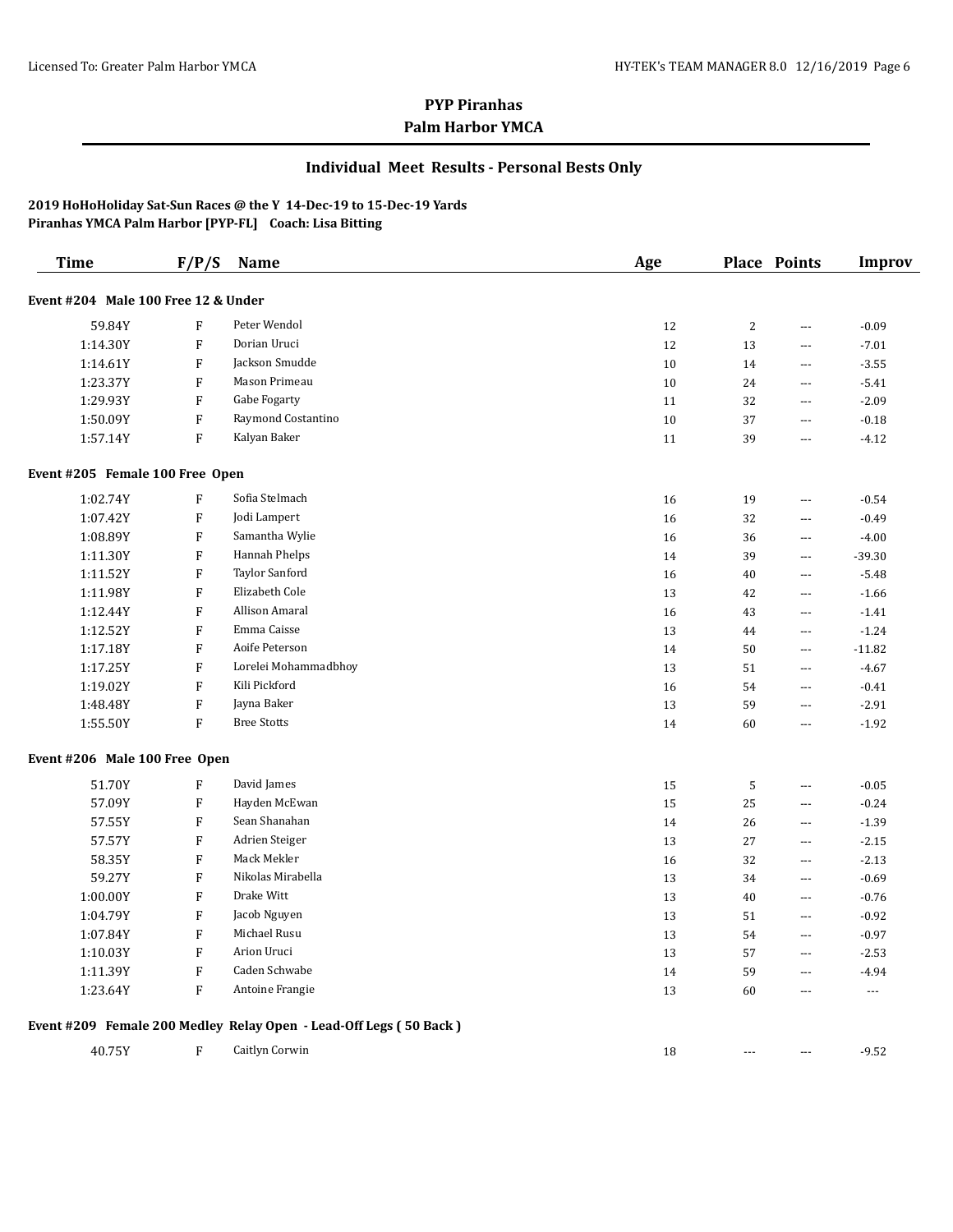### **Individual Meet Results - Personal Bests Only**

| <b>Time</b>                            | F/P/S                     | Name                 | Age            |                | <b>Place Points</b>   | <b>Improv</b>            |
|----------------------------------------|---------------------------|----------------------|----------------|----------------|-----------------------|--------------------------|
| Event #211 Female 25 Breast 8 & Under  |                           |                      |                |                |                       |                          |
| 27.79Y                                 | F                         | Carma Soud           | $\overline{7}$ | 3              | ---                   | $-1.60$                  |
| 30.42Y                                 | F                         | Asha Patel           | 8              | 6              | ---                   | $-0.04$                  |
| 33.90Y                                 | F                         | Annabelle Galioto    | 8              | 9              | ---                   | $-6.27$                  |
| 36.56Y                                 | ${\bf F}$                 | Mikaela Halvorsen    | 6              | 11             | ---                   | $-4.38$                  |
| Event #212 Male 25 Breast 8 & Under    |                           |                      |                |                |                       |                          |
| 24.19Y                                 | $\boldsymbol{\mathrm{F}}$ | Dane Pearson         | 8              | $\mathbf{1}$   | $---$                 | $-0.75$                  |
| 24.30Y                                 | $\boldsymbol{\mathrm{F}}$ | Jackson Kadlic       | 8              | $\overline{c}$ | ---                   | $-0.75$                  |
| 26.40Y                                 | F                         | <b>Blake Kadlic</b>  | 6              | 5              | $---$                 | $-1.33$                  |
| 36.75Y                                 | F                         | Skyler Sparks        | 8              | 8              | ---                   | $---$                    |
| Event #213 Female 50 Breast 12 & Under |                           |                      |                |                |                       |                          |
| 36.08Y                                 | $\boldsymbol{\mathrm{F}}$ | Sarnai Chimidkhorloo | 12             | $\overline{c}$ | $\cdots$              | $-0.06$                  |
| 45.02Y                                 | F                         | Charlotte Ulewicz    | 11             | 13             | $\cdots$              | $-1.72$                  |
| 46.09Y                                 | F                         | Ellagrace Galioto    | 10             | 19             | $\cdots$              | $-0.68$                  |
| 48.18Y                                 | F                         | Carma Lottering      | 11             | 22             | $\cdots$              | $-0.35$                  |
| 49.30Y                                 | F                         | Alexyz O'Connor      | 12             | 26             | $\cdots$              | $-1.47$                  |
| 49.80Y                                 | F                         | Karley Pochis        | 11             | 27             | $\cdots$              | $-0.62$                  |
| 52.15Y                                 | F                         | Alannah LaSpesa      | 11             | 31             | $\cdots$              | $-1.55$                  |
| 52.49Y                                 | F                         | Malia Halvorsen      | 10             | 32             | $\cdots$              | $-0.27$                  |
| 53.39Y                                 | F                         | Julianna Caisse      | 11             | 34             | $\cdots$              | $-2.97$                  |
| 54.83Y                                 | ${\bf F}$                 | Camila Espinosa      | 8              | 35             | $\cdots$              | $-2.78$                  |
| 56.88Y                                 | ${\bf F}$                 | Milla Piatt          | 10             | 39             | $\cdots$              | $-1.38$                  |
| 57.15Y                                 | $\boldsymbol{\mathrm{F}}$ | Averleigh Peters     | 9              | 40             | ---                   | $-1.69$                  |
| 1:43.87Y                               | F                         | Audry Cole           | 9              | 44             | $\cdots$              | $-1.95$                  |
| Event #214 Male 50 Breast 12 & Under   |                           |                      |                |                |                       |                          |
| 46.82Y                                 | $\boldsymbol{\mathrm{F}}$ | Jackson Smudde       | 10             | 15             | ---                   | $-4.69$                  |
| 47.54Y                                 | F                         | Dorian Uruci         | 12             | 16             | ---                   | $-5.83$                  |
| 48.07Y                                 | F                         | Nick Schenk          | 10             | 17             | ---                   | $-1.68$                  |
| 52.30Y                                 | $\boldsymbol{\mathrm{F}}$ | Neil McClenaghan     | 12             | 25             | ---                   | ---                      |
| 55.11Y                                 | $\boldsymbol{\mathrm{F}}$ | Mason Primeau        | 10             | 28             | ---                   | $-10.98$                 |
| 1:09.48Y                               | $\boldsymbol{\mathrm{F}}$ | Kalyan Baker         | 11             | 32             | ---                   | $\overline{\phantom{a}}$ |
| Event #215 Female 100 Breast Open      |                           |                      |                |                |                       |                          |
| 1:26.37Y                               | $\boldsymbol{\mathrm{F}}$ | <b>Addison Kays</b>  | $13\,$         | 13             | $---$                 | $-0.59$                  |
| 1:30.18Y                               | ${\bf F}$                 | Morgan Gibson        | 11             | 20             | $\scriptstyle \cdots$ | $-0.68$                  |
| 1:40.14Y                               | ${\bf F}$                 | Allison Amaral       | 16             | 28             | $\cdots$              | $-0.08$                  |
| 1:45.26Y                               | F                         | Aoife Peterson       | 14             | 31             | $\cdots$              | $-18.43$                 |
| 1:49.57Y                               | ${\bf F}$                 | Anasofia Espinosa    | $10\,$         | 33             | $\cdots$              | $-1.72$                  |
| 1:58.63Y                               | $\mathbf F$               | Elizabeth Cole       | $13\,$         | 36             | $\cdots$              | $-0.60$                  |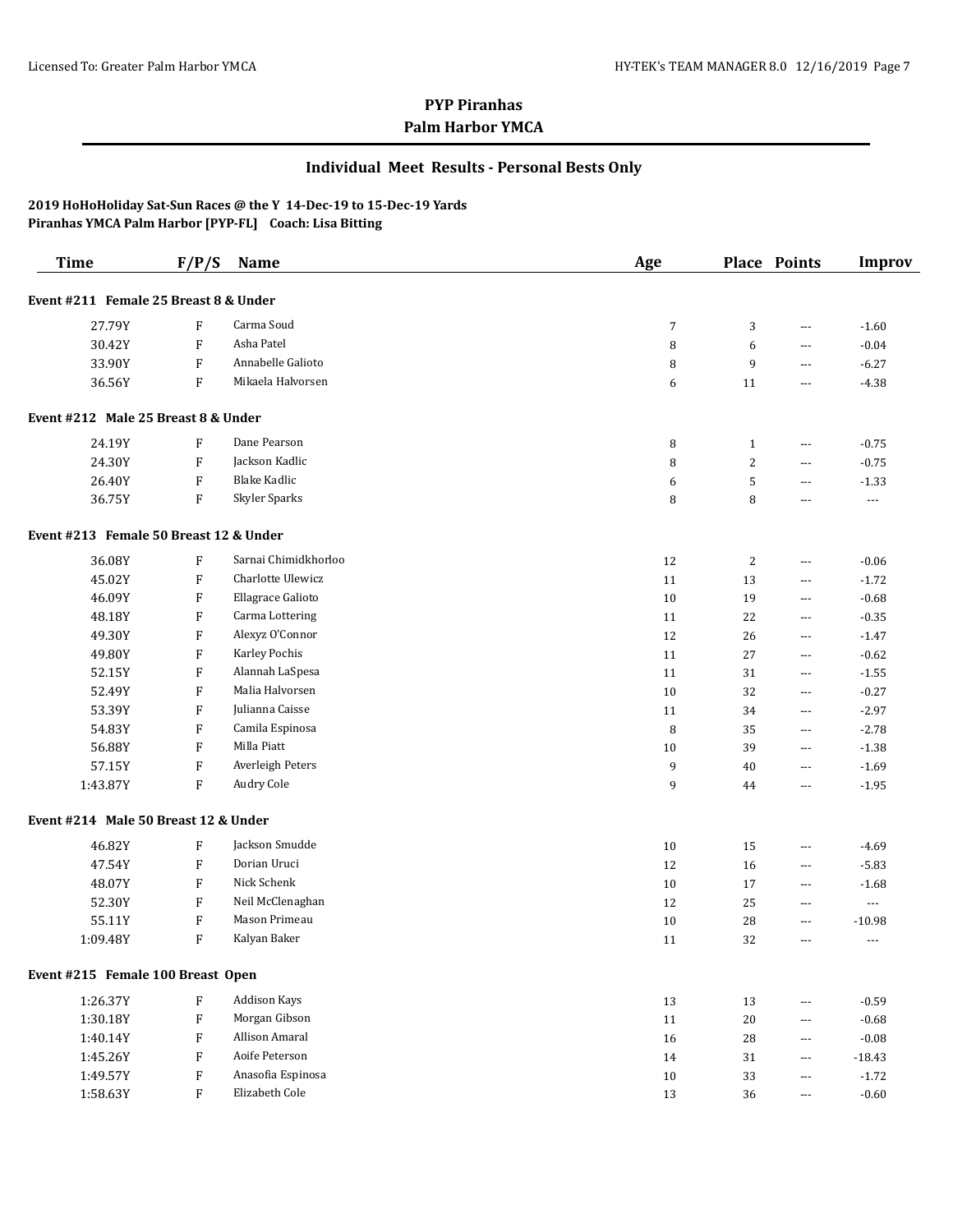### **Individual Meet Results - Personal Bests Only**

| <b>Time</b>                          | F/P/S                     | Name                 | Age |              | <b>Place Points</b>  | <b>Improv</b>            |
|--------------------------------------|---------------------------|----------------------|-----|--------------|----------------------|--------------------------|
| Event #216 Male 100 Breast Open      |                           |                      |     |              |                      |                          |
| 1:20.30Y                             | $\rm F$                   | Adrien Steiger       | 13  | 21           | $\cdots$             | $-0.55$                  |
| 1:20.58Y                             | $\boldsymbol{\mathrm{F}}$ | Erdene Chimidkhorloo | 15  | 22           | $\cdots$             | $-1.29$                  |
| 1:23.89Y                             | $\boldsymbol{\mathrm{F}}$ | Jacob Nguyen         | 13  | 27           | $\scriptstyle\cdots$ | $-9.33$                  |
| 1:31.16Y                             | $\boldsymbol{\mathrm{F}}$ | Michael Rusu         | 13  | 34           | $\scriptstyle\cdots$ | $-16.86$                 |
| 1:33.59Y                             | $\boldsymbol{\mathrm{F}}$ | Arion Uruci          | 13  | 38           | $\scriptstyle\cdots$ | $-3.19$                  |
| 1:35.22Y                             | $\boldsymbol{\mathrm{F}}$ | Caden Schwabe        | 14  | 39           | $\scriptstyle\cdots$ | $\overline{\phantom{a}}$ |
| 1:36.52Y                             | F                         | <b>Cole Matthews</b> | 11  | 41           | $\scriptstyle\cdots$ | $-0.07$                  |
| Event #217 Female 25 Back 8 & Under  |                           |                      |     |              |                      |                          |
| 23.89Y                               | F                         | Carma Soud           | 7   | 3            | $\cdots$             | $-1.82$                  |
| 27.52Y                               | F                         | Annabelle Galioto    | 8   | 6            | $\cdots$             | $-1.55$                  |
| Event #218 Male 25 Back 8 & Under    |                           |                      |     |              |                      |                          |
| 20.87Y                               | $\boldsymbol{\mathrm{F}}$ | Dane Pearson         | 8   | $\mathbf{1}$ | $\cdots$             | $-0.02$                  |
| 21.44Y                               | F                         | Jackson Kadlic       | 8   | 2            | ---                  | $-0.88$                  |
| 22.33Y                               | F                         | <b>Blake Kadlic</b>  | 6   | 3            | $\cdots$             | $-3.64$                  |
| 25.85Y                               | F                         | Gavin Smudde         | 7   | 8            | ---                  | $-3.47$                  |
| Event #219 Female 50 Back 12 & Under |                           |                      |     |              |                      |                          |
| 36.10Y                               | F                         | Morgan Gibson        | 11  | 8            | $\cdots$             | $-1.14$                  |
| 41.77Y                               | F                         | Carma Lottering      | 11  | 19           | $\scriptstyle\cdots$ | $-2.64$                  |
| 43.55Y                               | F                         | Julianna Caisse      | 11  | 22           | $\cdots$             | $-0.29$                  |
| 49.10Y                               | F                         | Khloe Katz           | 10  | 28           | $\cdots$             | $-0.48$                  |
| 49.55Y                               | F                         | <b>Becky Mathew</b>  | 10  | 29           | $\cdots$             | $-1.30$                  |
| 50.55Y                               | $\boldsymbol{\mathrm{F}}$ | Averleigh Peters     | 9   | 30           | $\scriptstyle\cdots$ | $-0.96$                  |
| 55.05Y                               | F                         | Audry Cole           | 9   | 33           | $\scriptstyle\cdots$ | $-3.83$                  |
| Event #220 Male 50 Back 12 & Under   |                           |                      |     |              |                      |                          |
| 39.86Y                               | $\boldsymbol{\mathrm{F}}$ | <b>Cole Matthews</b> | 11  | 8            | $\scriptstyle\cdots$ | $-4.84$                  |
| 43.05Y                               | $\boldsymbol{\mathrm{F}}$ | Dorian Uruci         | 12  | 13           | $\cdots$             | $-0.91$                  |
| 47.87Y                               | $\boldsymbol{\mathrm{F}}$ | Mason Primeau        | 10  | 21           | $\cdots$             | $-3.84$                  |
| 58.22Y                               | $\boldsymbol{\mathrm{F}}$ | Raymond Costantino   | 10  | 27           | $\cdots$             | $-1.18$                  |
| 1:03.65Y                             | F                         | Kalyan Baker         | 11  | 28           | $\cdots$             | $\cdots$                 |
| Event #221 Female 100 Back Open      |                           |                      |     |              |                      |                          |
| 1:19.03Y                             | $\mathbf{F}$              | Megan Miller         | 14  | 12           | $\cdots$             | $-0.73$                  |
| 1:22.38Y                             | ${\rm F}$                 | Elizabeth Cole       | 13  | 17           | $\cdots$             | $-0.55$                  |
| 1:28.02Y                             | F                         | Emma Caisse          | 13  | 20           | $\cdots$             | $-2.17$                  |
| 1:32.33Y                             | F                         | Anasofia Espinosa    | 10  | 25           | $\cdots$             | $-4.41$                  |
| 1:44.63Y                             | $\mathbf{F}$              | Andraya Kemp         | 11  | 28           | $\cdots$             | $-6.60$                  |
| 1:46.44Y                             | ${\bf F}$                 | Camila Espinosa      | 8   | 29           | $\cdots$             | $-7.20$                  |
| 2:03.89Y                             | $\boldsymbol{\mathrm{F}}$ | Skylar Batten        | 6   | 31           | $\scriptstyle\cdots$ | $-15.55$                 |